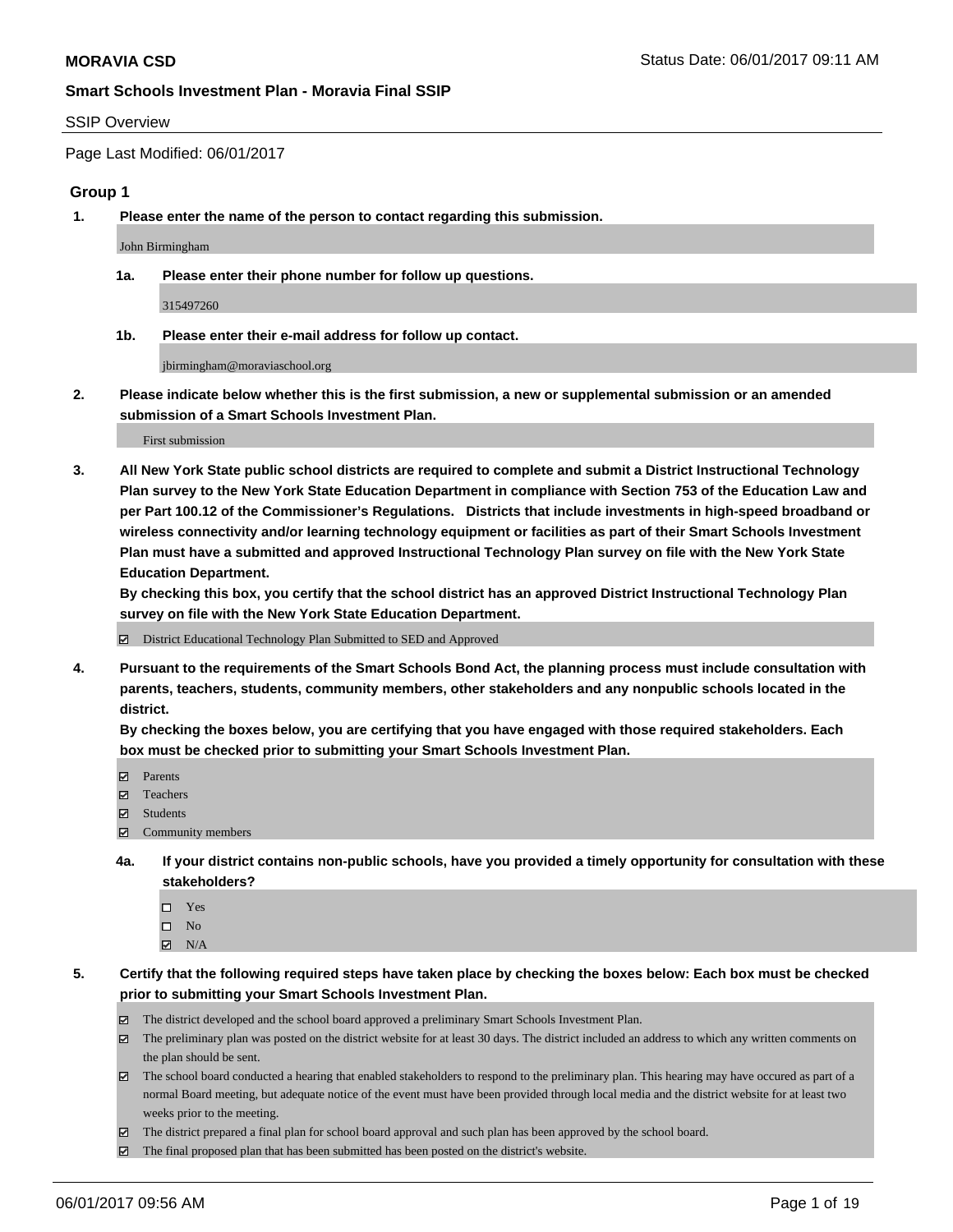# SSIP Overview

Page Last Modified: 06/01/2017

**5a. Please upload the proposed Smart Schools Investment Plan (SSIP) that was posted on the district's website, along with any supporting materials. Note that this should be different than your recently submitted Educational Technology Survey. The Final SSIP, as approved by the School Board, should also be posted on the website and remain there during the course of the projects contained therein.**

SmartSchools Investment Plan.pdf

**5b. Enter the webpage address where the final Smart Schools Investment Plan is posted. The Plan should remain posted for the life of the included projects.**

http://www.moraviaschool.org/teacherpage.cfm?teacher=3121

**6. Please enter an estimate of the total number of students and staff that will benefit from this Smart Schools Investment Plan based on the cumulative projects submitted to date.**

1,200

**7. An LEA/School District may partner with one or more other LEA/School Districts to form a consortium to pool Smart Schools Bond Act funds for a project that meets all other Smart School Bond Act requirements. Each school district participating in the consortium will need to file an approved Smart Schools Investment Plan for the project and submit a signed Memorandum of Understanding that sets forth the details of the consortium including the roles of each respective district.**

 $\Box$  The district plans to participate in a consortium to partner with other school district(s) to implement a Smart Schools project.

**8. Please enter the name and 6-digit SED Code for each LEA/School District participating in the Consortium.**

| <b>Partner LEA/District</b> | <b>ISED BEDS Code</b> |
|-----------------------------|-----------------------|
| (No Response)               | (No Response)         |

**9. Please upload a signed Memorandum of Understanding with all of the participating Consortium partners.**

(No Response)

**10. Your district's Smart Schools Bond Act Allocation is:**

\$1,081,921

**11. Enter the budget sub-allocations by category that you are submitting for approval at this time. If you are not budgeting SSBA funds for a category, please enter 0 (zero.) If the value entered is \$0, you will not be required to complete that survey question.**

|                                              | Sub-        |
|----------------------------------------------|-------------|
|                                              | Allocations |
| <b>School Connectivity</b>                   | 1,081,921   |
| <b>Connectivity Projects for Communities</b> | 0           |
| Classroom Technology                         | 0           |
| Pre-Kindergarten Classrooms                  | 0           |
| Replace Transportable Classrooms             | 0           |
| <b>High-Tech Security Features</b>           | 0           |
| Totals:                                      | 1,081,921   |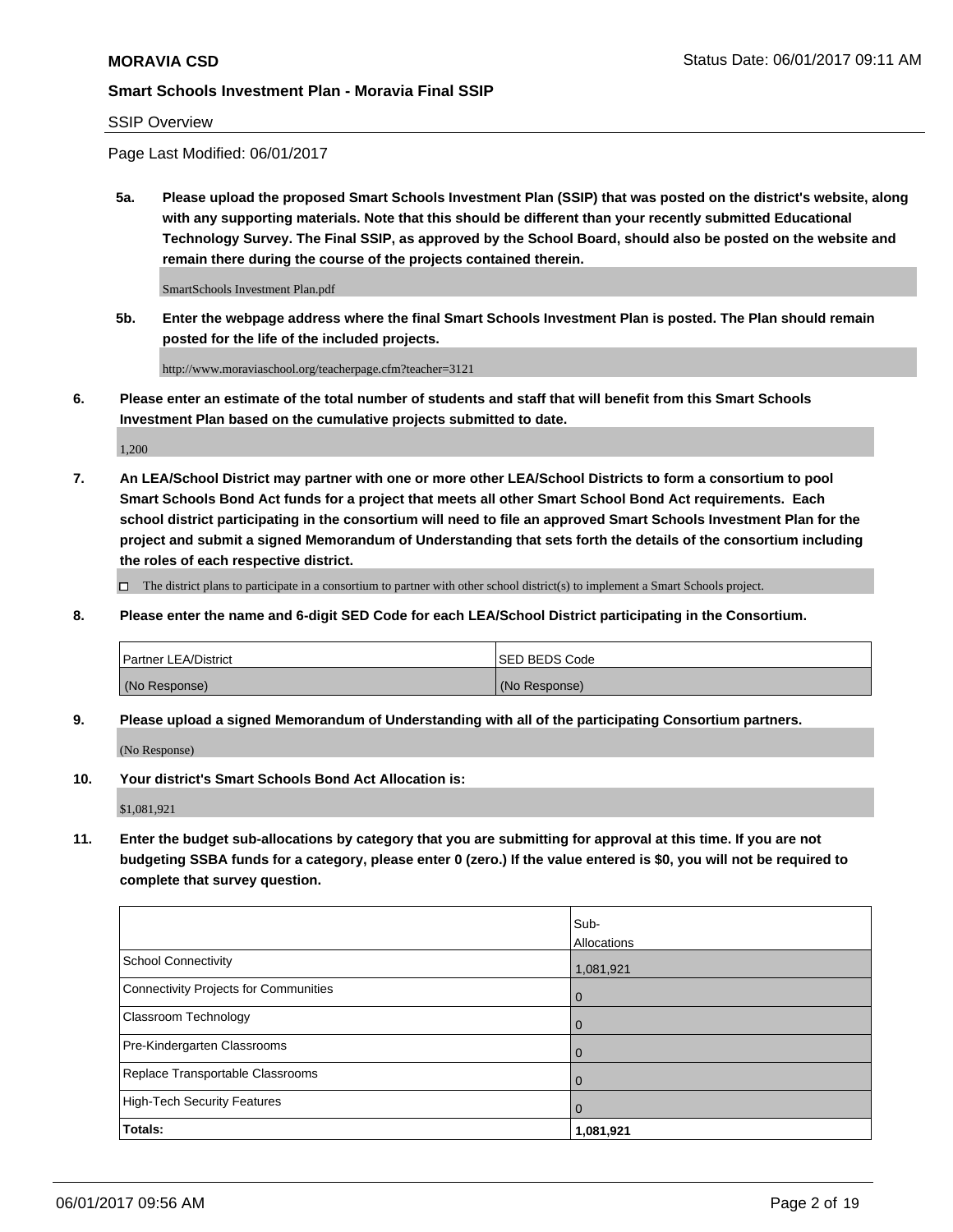### School Connectivity

Page Last Modified: 05/04/2017

# **Group 1**

- **1. In order for students and faculty to receive the maximum benefit from the technology made available under the Smart Schools Bond Act, their school buildings must possess sufficient connectivity infrastructure to ensure that devices can be used during the school day. Smart Schools Investment Plans must demonstrate that:**
	- **sufficient infrastructure that meets the Federal Communications Commission's 100 Mbps per 1,000 students standard currently exists in the buildings where new devices will be deployed, or**
	- **is a planned use of a portion of Smart Schools Bond Act funds, or**
	- **is under development through another funding source.**

**Smart Schools Bond Act funds used for technology infrastructure or classroom technology investments must increase the number of school buildings that meet or exceed the minimum speed standard of 100 Mbps per 1,000 students and staff within 12 months. This standard may be met on either a contracted 24/7 firm service or a "burstable" capability. If the standard is met under the burstable criteria, it must be:**

**1. Specifically codified in a service contract with a provider, and**

**2. Guaranteed to be available to all students and devices as needed, particularly during periods of high demand, such as computer-based testing (CBT) periods.**

**Please describe how your district already meets or is planning to meet this standard within 12 months of plan submission.**

Currently our district slightly exceeds the Federal Communications Commission minimum speed standard. As a result, we will not need to dedicate Smart Schools Bond Act funds for this purpose.

- **1a. If a district believes that it will be impossible to meet this standard within 12 months, it may apply for a waiver of this requirement, as described on the Smart Schools website. The waiver must be filed and approved by SED prior to submitting this survey.**
	- $\Box$  By checking this box, you are certifying that the school district has an approved waiver of this requirement on file with the New York State Education Department.

### **2. Connectivity Speed Calculator (Required)**

|                         | Number of<br><b>Students</b> | Multiply by<br>100 Kbps | Divide by 1000 Current Speed<br>lto Convert to<br>Reauired<br>Speed in Mb | l in Mb | Expected<br>Speed to be<br>Attained Within Required<br>12 Months | <b>Expected Date</b><br><b>When</b><br>Speed Will be<br>Met |
|-------------------------|------------------------------|-------------------------|---------------------------------------------------------------------------|---------|------------------------------------------------------------------|-------------------------------------------------------------|
| <b>Calculated Speed</b> | 985                          | 98,500                  | 98.5                                                                      | 150     | 150                                                              | Current                                                     |

# **3. Describe how you intend to use Smart Schools Bond Act funds for high-speed broadband and/or wireless connectivity projects in school buildings.**

Our current wireless system is antiquated and not robust enough to handle the traffic required as we move to a 1:1 digital environment in each of our buildings. In addition, the district is committed to encourage a "bring your own device" atmosphere. As the number of devices needing to access our network increases, we must upgrade our infrastructure to handle the demand. This need is also driven by our desire to create authentic learning experiences for our students that will provide them with the skills necessary to compete in college and careers. Funds will be used to replace our existing wireless system with a new, more robust system with a focus on the ability to manage mobile devices with greater ease. The network closet upgrades will allow for properly conditioned spaces and hardware for a reliable network solution. The network switches will accommodate our current and future demands for network connectivity. The wireless access points will continue our 1:1 digital environment initiative in an appropriate manner.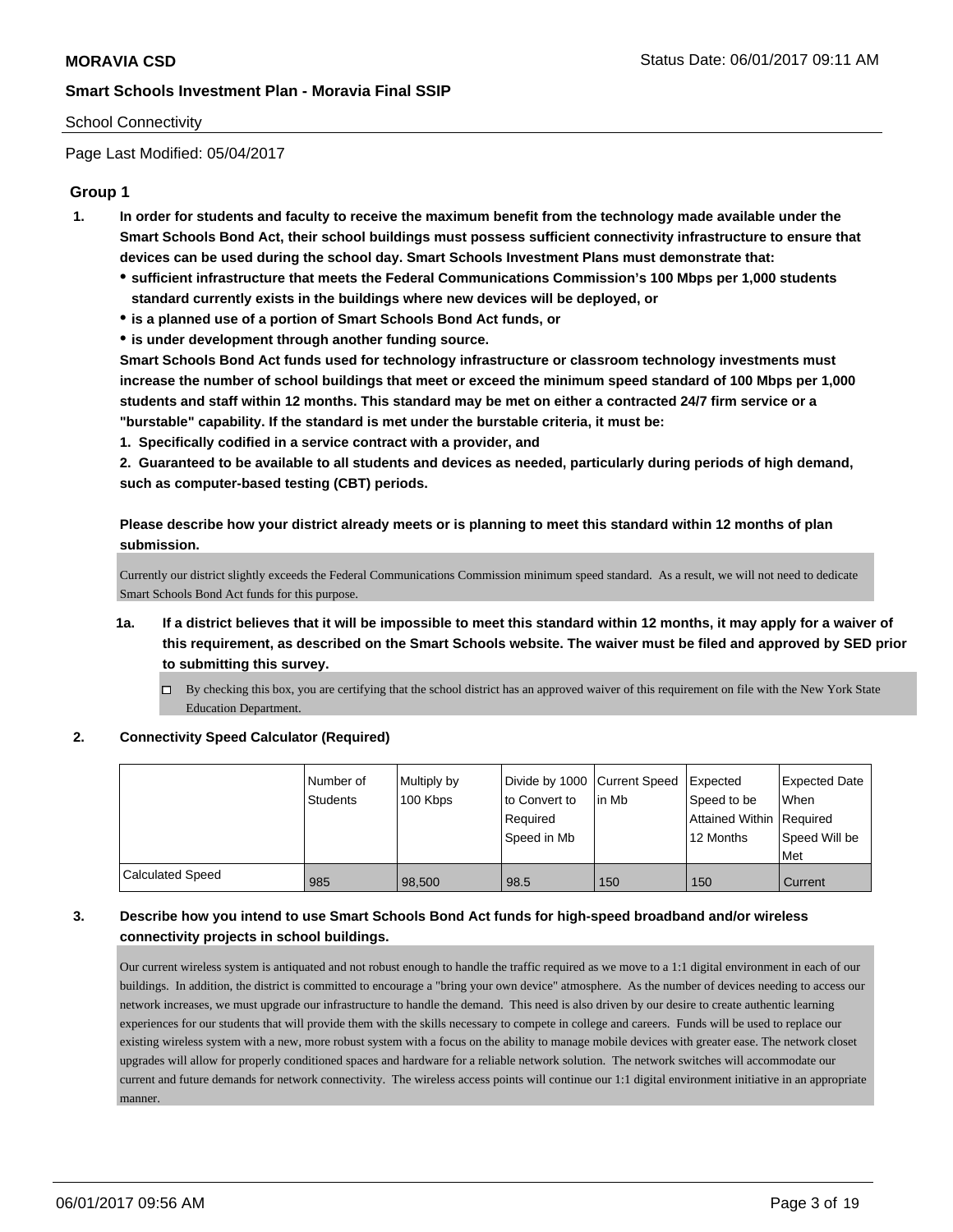### School Connectivity

Page Last Modified: 05/04/2017

**4. Describe the linkage between the district's District Instructional Technology Plan and the proposed projects. (There should be a link between your response to this question and your response to Question 1 in Part E. Curriculum and Instruction "What are the district's plans to use digital connectivity and technology to improve teaching and learning?)**

User demand for digital connectivity and access to technology is increasing dramatically. These components are key to improving student engagement, increasing student achievement, promoting collaboration, creativity and preparing students for future college and career opportunities. In addition, the potential for 1:1 implementation of devices to further enhance the educational experience through a variety of media, augmented reality, and collaboration tools make access to the digital environment an integral part of the 21st century learning experience. Our district currently has a 1:1 pilot program at our elementary school and high school in an attempt to learn the most effective tools, methods, activities, and software to improve student engagement and learning. It is our desire that these pilots will serve as models for future classroom deployments. Use of the Smart Schools Bond Act monies will be a key funding source to build the necessary network infrastructure, device management and collaborative learning communities needed to ensure that a culture of a deep and digitally rich student learning experience is achieved.

**5. If the district wishes to have students and staff access the Internet from wireless devices within the school building, or in close proximity to it, it must first ensure that it has a robust Wi-Fi network in place that has sufficient bandwidth to meet user demand.**

**Please describe how you have quantified this demand and how you plan to meet this demand.**

As previously mentioned in this survey, a portion of our Smart Schools Bond Act funds will be used to do a complete upgrade of our wireless system specifically for the purpose of promoting "bring your own device" access from within the school buildings and in close proximity to them.

**6. As indicated on Page 5 of the guidance, the Office of Facilities Planning will have to conduct a preliminary review of all capital projects, including connectivity projects.**

**Please indicate on a separate row each project number given to you by the Office of Facilities Planning.**

| <b>Project Number</b> |  |
|-----------------------|--|
| 051301047999001       |  |

**7. Certain high-tech security and connectivity infrastructure projects may be eligible for an expedited review process as determined by the Office of Facilities Planning.**

**Was your project deemed eligible for streamlined review?**

No

**8. Include the name and license number of the architect or engineer of record.**

| Name              | License Number |
|-------------------|----------------|
| <b>Gary Henry</b> | 283811         |

**9. If you are submitting an allocation for School Connectivity complete this table. Note that the calculated Total at the bottom of the table must equal the Total allocation for this category that you entered in the SSIP Overview overall budget.**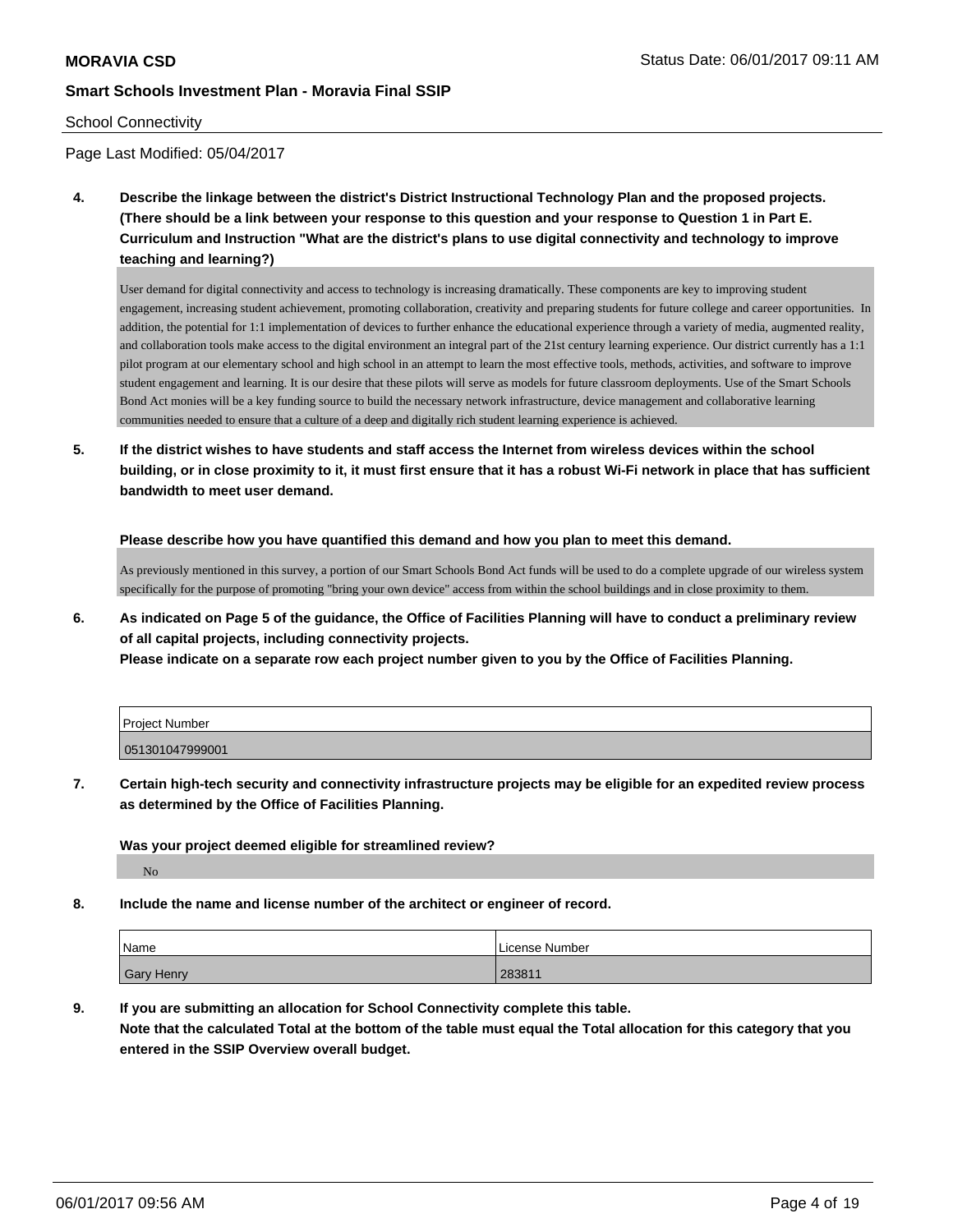School Connectivity

Page Last Modified: 05/04/2017

|                                            | Sub-           |
|--------------------------------------------|----------------|
|                                            | Allocation     |
| Network/Access Costs                       | 470,200        |
| <b>Outside Plant Costs</b>                 | $\overline{0}$ |
| School Internal Connections and Components | 407,250        |
| <b>Professional Services</b>               | $\overline{0}$ |
| Testing                                    | $\overline{0}$ |
| <b>Other Upfront Costs</b>                 | $\overline{0}$ |
| <b>Other Costs</b>                         | 204,471        |
| <b>Totals:</b>                             | 1,081,921      |

**10. Please detail the type, quantity, per unit cost and total cost of the eligible items under each sub-category. This is especially important for any expenditures listed under the "Other" category. All expenditures must be eligible for tax-exempt financing to be reimbursed through the SSBA. Sufficient detail must be provided so that we can verify this is the case. If you have any questions, please contact us directly through smartschools@nysed.gov. NOTE: Wireless Access Points should be included in this category, not under Classroom Educational Technology, except those that will be loaned/purchased for nonpublic schools.**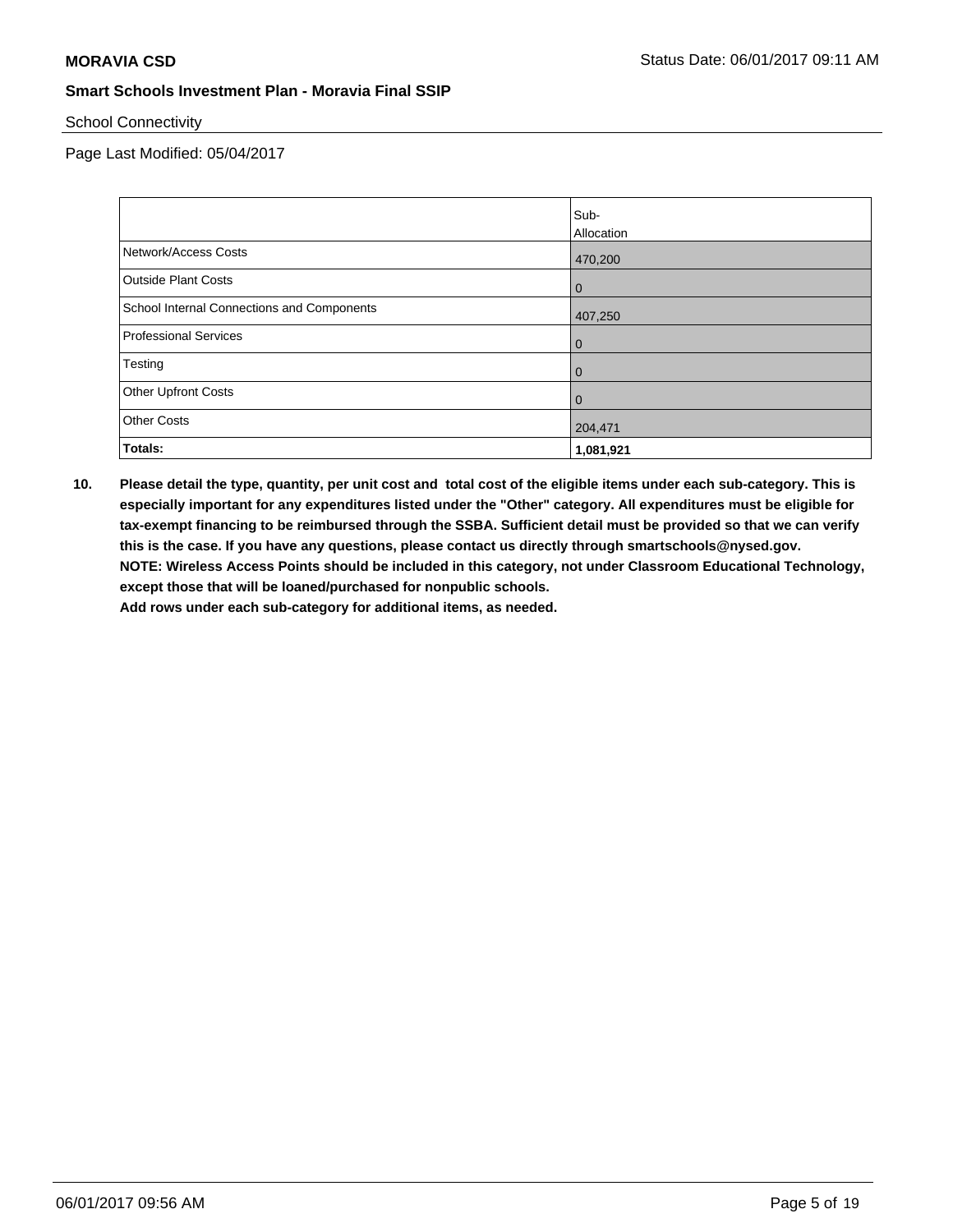# School Connectivity

Page Last Modified: 05/04/2017

| Select the allowable expenditure<br>type.<br>Repeat to add another item under<br>each type. | Item to be purchased                                                                                               | Quantity     | Cost per Item | <b>Total Cost</b> |
|---------------------------------------------------------------------------------------------|--------------------------------------------------------------------------------------------------------------------|--------------|---------------|-------------------|
| <b>Network/Access Costs</b>                                                                 | <b>HS Wireless Access Point</b>                                                                                    | 74           | 1,500         | 111,000           |
| <b>Connections/Components</b>                                                               | <b>HS Access Point Cabling</b>                                                                                     | 74           | 750           | 55,500            |
| <b>Network/Access Costs</b>                                                                 | HS Wireless Controller - Hardware for<br>authenticating devices and users on<br>the wireless network               | $\mathbf{1}$ | 18,700        | 18,700            |
| <b>Network/Access Costs</b>                                                                 | <b>HS Data Switch</b>                                                                                              | 16           | 5,600         | 89,600            |
| <b>Connections/Components</b>                                                               | HS Network Cabling Demo                                                                                            | 220          | 375           | 82,500            |
| <b>Connections/Components</b>                                                               | <b>HS Network Cabling</b>                                                                                          | 220          | 750           | 165,000           |
| <b>Other Costs</b>                                                                          | <b>HS Asbestoses Abatement</b>                                                                                     | $\mathbf 1$  | 36,000        | 36,000            |
| <b>Network/Access Costs</b>                                                                 | HS Network Closet Improvements -<br>Data closet rack hardware<br>improvements including racks & wire<br>management | 3            | 12,000        | 36,000            |
| <b>Network/Access Costs</b>                                                                 | <b>ES Wireless Access Point</b>                                                                                    | 67           | 1.500         | 100,500           |
| <b>Connections/Components</b>                                                               | <b>ES Access Point Cabling</b>                                                                                     | 67           | 750           | 50,250            |
| <b>Network/Access Costs</b>                                                                 | <b>ES Data Switch</b>                                                                                              | 14           | 5.600         | 78,400            |
| <b>Connections/Components</b>                                                               | ES Network Cabling Demo                                                                                            | 48           | 375           | 18,000            |
| <b>Connections/Components</b>                                                               | <b>ES Network Cabling</b>                                                                                          | 48           | 750           | 36,000            |
| <b>Network/Access Costs</b>                                                                 | ES Network Closet Improvements -<br>Data closet rack hardware<br>improvements including racks & wire<br>management | 3            | 12,000        | 36,000            |
| <b>Other Costs</b>                                                                          | <b>Project Incidental Budget</b>                                                                                   | $\mathbf{1}$ | 168,471       | 168,471           |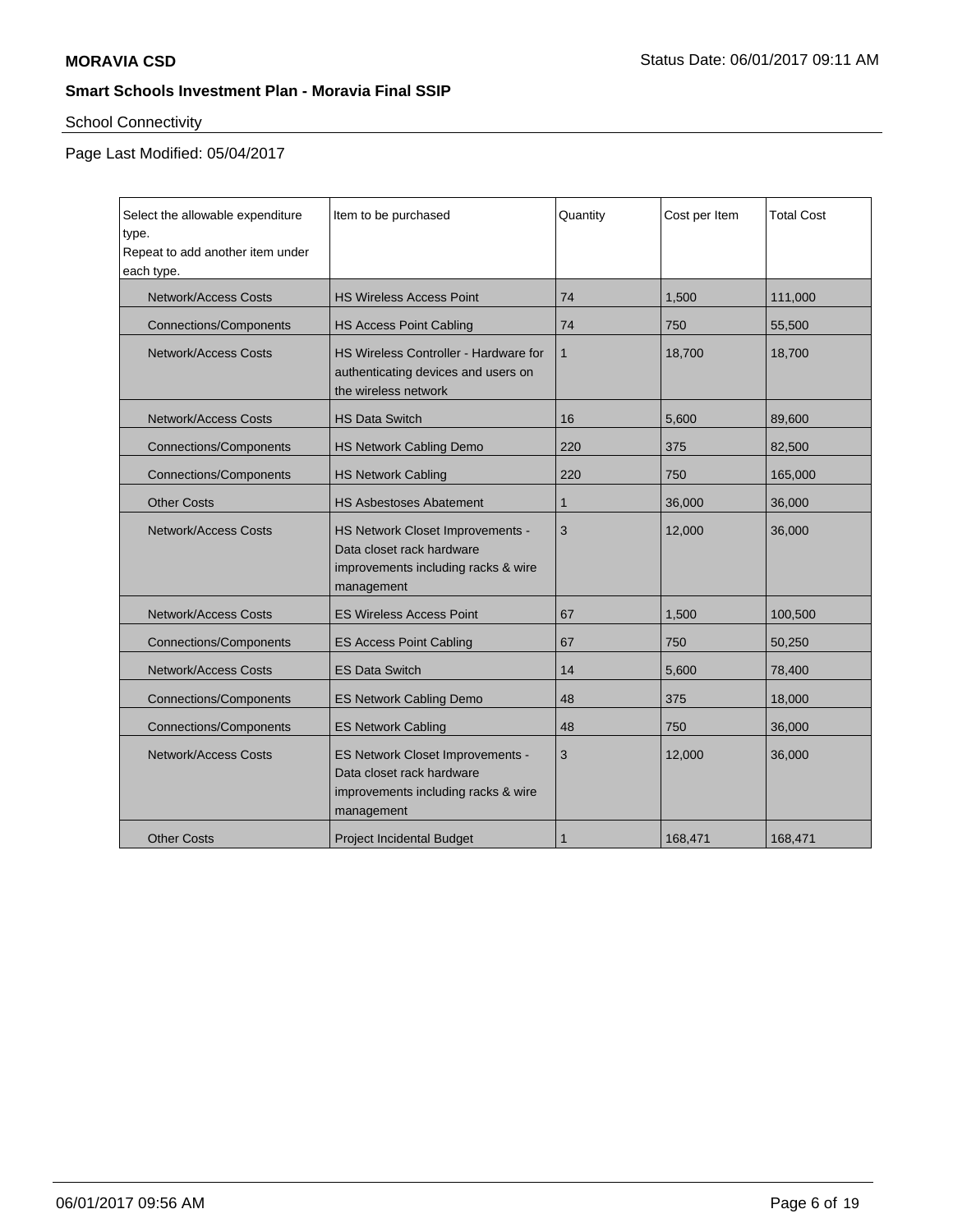Community Connectivity (Broadband and Wireless)

Page Last Modified: 05/31/2017

# **Group 1**

**1. Describe how you intend to use Smart Schools Bond Act funds for high-speed broadband and/or wireless connectivity projects in the community.**

(No Response)

**2. Please describe how the proposed project(s) will promote student achievement and increase student and/or staff access to the Internet in a manner that enhances student learning and/or instruction outside of the school day and/or school building.**

(No Response)

**3. Community connectivity projects must comply with all the necessary local building codes and regulations (building and related permits are not required prior to plan submission).**

 $\Box$  I certify that we will comply with all the necessary local building codes and regulations.

**4. Please describe the physical location of the proposed investment.**

(No Response)

**5. Please provide the initial list of partners participating in the Community Connectivity Broadband Project, along with their Federal Tax Identification (Employer Identification) number.**

| <b>Project Partners</b> | Federal ID#     |
|-------------------------|-----------------|
| (No Response)           | l (No Response) |

**6. If you are submitting an allocation for Community Connectivity, complete this table. Note that the calculated Total at the bottom of the table must equal the Total allocation for this category that you entered in the SSIP Overview overall budget.**

|                                    | Sub-Allocation |
|------------------------------------|----------------|
| Network/Access Costs               | (No Response)  |
| Outside Plant Costs                | (No Response)  |
| <b>Tower Costs</b>                 | (No Response)  |
| <b>Customer Premises Equipment</b> | (No Response)  |
| <b>Professional Services</b>       | (No Response)  |
| Testing                            | (No Response)  |
| <b>Other Upfront Costs</b>         | (No Response)  |
| <b>Other Costs</b>                 | (No Response)  |
| Totals:                            | 0              |

**7. Please detail the type, quantity, per unit cost and total cost of the eligible items under each sub-category. This is especially important for any expenditures listed under the "Other" category. All expenditures must be capital-bond eligible to be reimbursed through the SSBA. If you have any questions, please contact us directly through smartschools@nysed.gov.**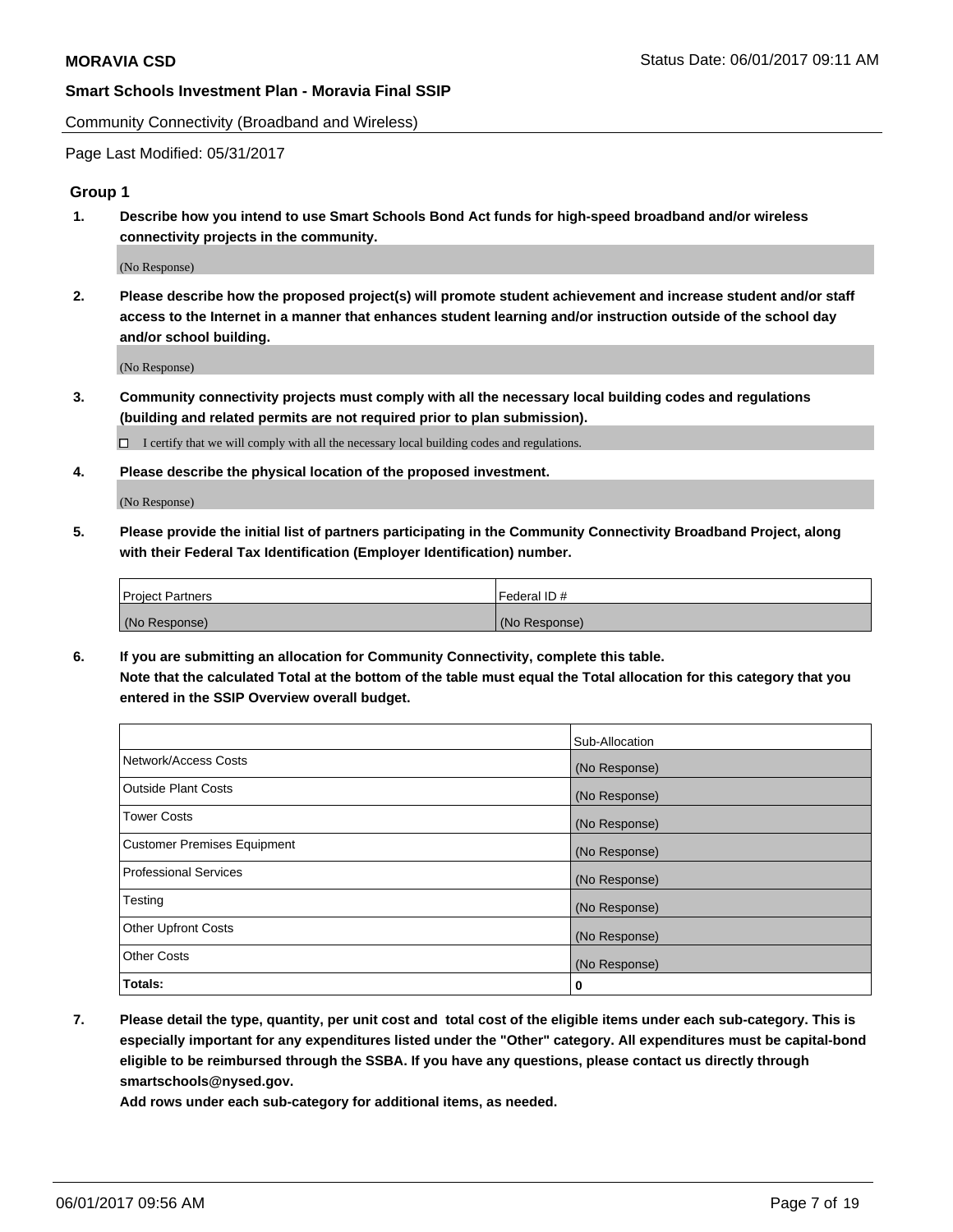Community Connectivity (Broadband and Wireless)

Page Last Modified: 05/31/2017

| Select the allowable expenditure | Item to be purchased | Quantity      | Cost per Item | <b>Total Cost</b> |
|----------------------------------|----------------------|---------------|---------------|-------------------|
| type.                            |                      |               |               |                   |
| Repeat to add another item under |                      |               |               |                   |
| each type.                       |                      |               |               |                   |
| (No Response)                    | (No Response)        | (No Response) | (No Response) | (No Response)     |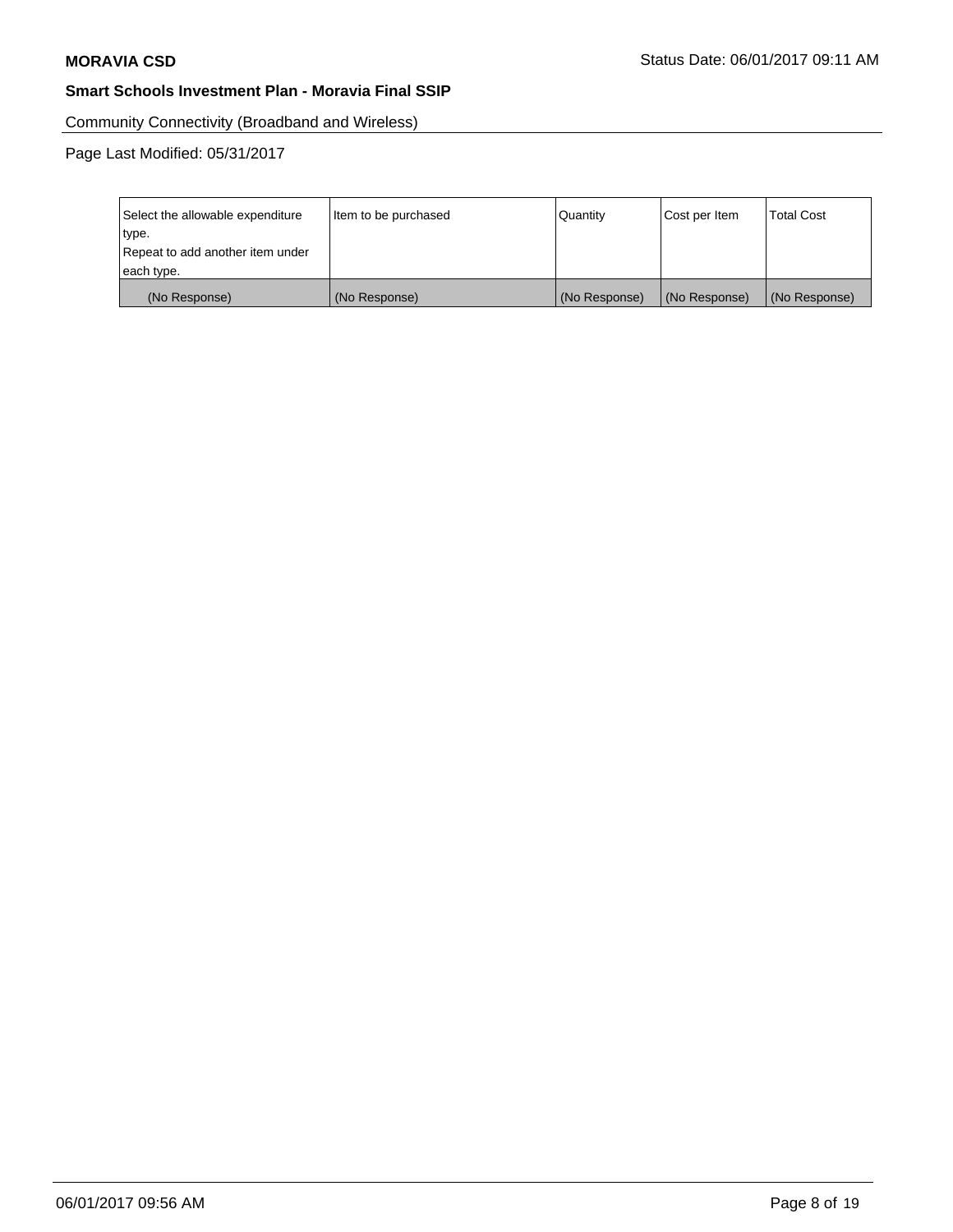### Classroom Learning Technology

Page Last Modified: 05/31/2017

# **Questions**

**1. In order for students and faculty to receive the maximum benefit from the technology made available under the Smart Schools Bond Act, their school buildings must possess sufficient connectivity infrastructure to ensure that devices can be used during the school day. Smart Schools Investment Plans must demonstrate that sufficient infrastructure that meets the Federal Communications Commission's 100 Mbps per 1,000 students standard currently exists in the buildings where new devices will be deployed, or is a planned use of a portion of Smart Schools Bond Act funds, or is under development through another funding source.**

**Smart Schools Bond Act funds used for technology infrastructure or classroom technology investments must increase the number of school buildings that meet or exceed the minimum speed standard of 100 Mbps per 1,000 students and staff within 12 months. This standard may be met on either a contracted 24/7 firm service or a "burstable" capability. If the standard is met under the burstable criteria, it must be:**

- **1. Specifically codified in a service contract with a provider, and**
- **2. Guaranteed to be available to all students and devices as needed, particularly during periods of high demand, such as computer-based testing (CBT) periods.**

**Please describe how your district already meets or is planning to meet this standard within 12 months of plan submission.**

(No Response)

- **1a. If a district believes that it will be impossible to meet this standard within 12 months, it may apply for a waiver of this requirement, as described on the Smart Schools website. The waiver must be filed and approved by SED prior to submitting this survey.**
	- $\Box$  By checking this box, you are certifying that the school district has an approved waiver of this requirement on file with the New York State Education Department.

### **2. Connectivity Speed Calculator (Required)**

|                         | l Number of<br>Students | Multiply by<br>100 Kbps | Divide by 1000   Current Speed<br>to Convert to<br>Required<br>Speed in Mb | l in Mb          | Expected<br>Speed to be<br>Attained Within Required<br>12 Months | <b>Expected Date</b><br>When<br>Speed Will be<br>Met |
|-------------------------|-------------------------|-------------------------|----------------------------------------------------------------------------|------------------|------------------------------------------------------------------|------------------------------------------------------|
| <b>Calculated Speed</b> | (No<br>Response)        | (No Response)           | (No<br>Response)                                                           | (No<br>Response) | (No<br>Response)                                                 | (No<br>Response)                                     |

**3. If the district wishes to have students and staff access the Internet from wireless devices within the school building, or in close proximity to it, it must first ensure that it has a robust Wi-Fi network in place that has sufficient bandwidth to meet user demand.**

**Please describe how you have quantified this demand and how you plan to meet this demand.**

(No Response)

**4. All New York State public school districts are required to complete and submit an Instructional Technology Plan survey to the New York State Education Department in compliance with Section 753 of the Education Law and per Part 100.12 of the Commissioner's Regulations.**

**Districts that include educational technology purchases as part of their Smart Schools Investment Plan must have a submitted and approved Instructional Technology Plan survey on file with the New York State Education Department.**

 $\Box$  By checking this box, you are certifying that the school district has an approved Instructional Technology Plan survey on file with the New York State Education Department.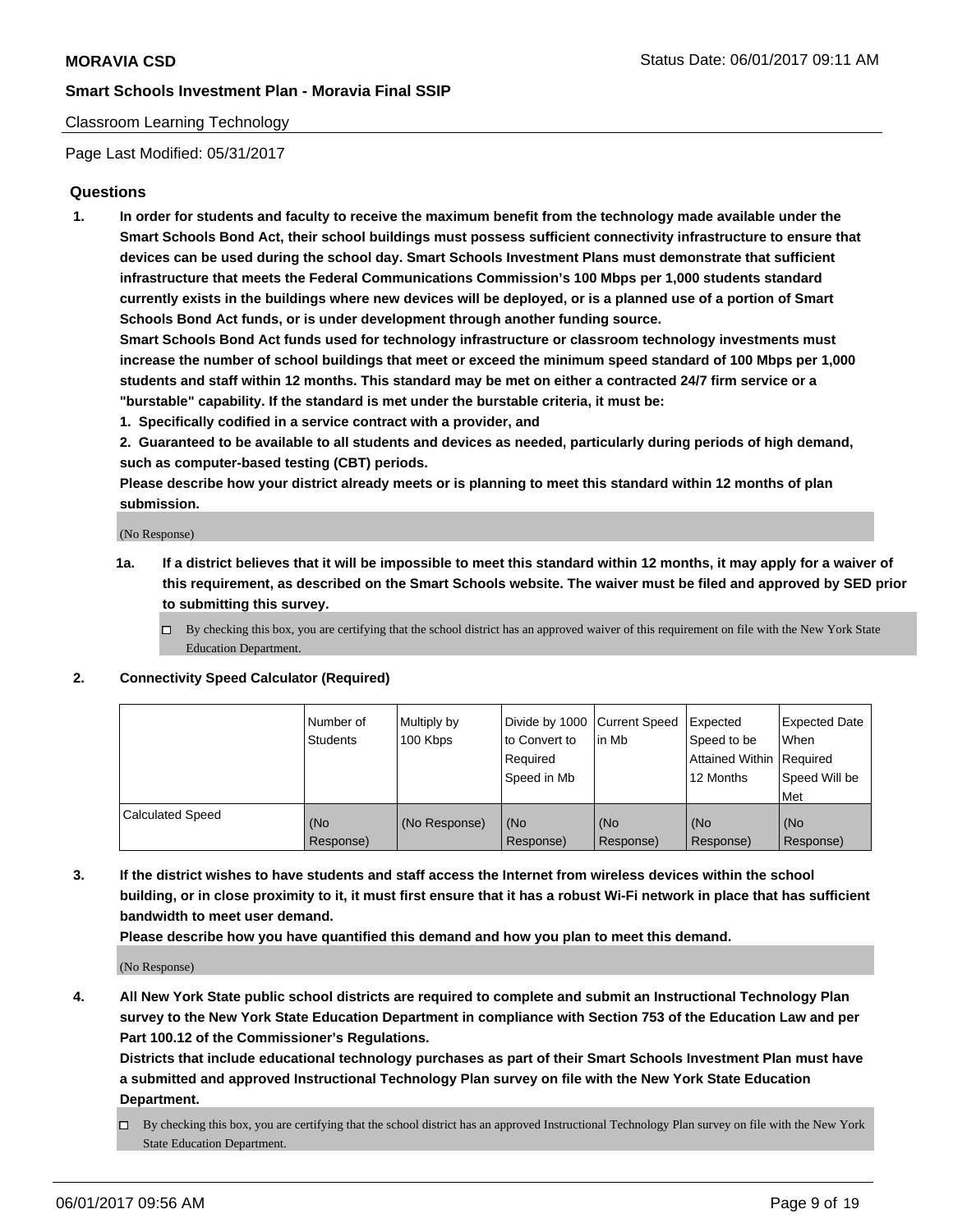#### Classroom Learning Technology

Page Last Modified: 05/31/2017

**5. Describe the devices you intend to purchase and their compatibility with existing or planned platforms or systems. Specifically address the adequacy of each facility's electrical, HVAC and other infrastructure necessary to install and support the operation of the planned technology.**

(No Response)

- **6. Describe how the proposed technology purchases will:**
	- **> enhance differentiated instruction;**
	- **> expand student learning inside and outside the classroom;**
	- **> benefit students with disabilities and English language learners; and**
	- **> contribute to the reduction of other learning gaps that have been identified within the district.**

**The expectation is that districts will place a priority on addressing the needs of students who struggle to succeed in a rigorous curriculum. Responses in this section should specifically address this concern and align with the district's Instructional Technology Plan (in particular Question 2 of E. Curriculum and Instruction: "Does the district's instructional technology plan address the needs of students with disabilities to ensure equitable access to instruction, materials and assessments?" and Question 3 of the same section: "Does the district's instructional technology plan address the provision of assistive technology specifically for students with disabilities to ensure access to and participation in the general curriculum?"**

(No Response)

**7. Where appropriate, describe how the proposed technology purchases will enhance ongoing communication with parents and other stakeholders and help the district facilitate technology-based regional partnerships, including distance learning and other efforts.**

(No Response)

**8. Describe the district's plan to provide professional development to ensure that administrators, teachers and staff can employ the technology purchased to enhance instruction successfully.**

**Note: This response should be aligned and expanded upon in accordance with your district's response to Question 1 of F. Professional Development of your Instructional Technology Plan: "Please provide a summary of professional development offered to teachers and staff, for the time period covered by this plan, to support technology to enhance teaching and learning. Please include topics, audience and method of delivery within your summary."**

(No Response)

- **9. Districts must contact the SUNY/CUNY teacher preparation program that supplies the largest number of the district's new teachers to request advice on innovative uses and best practices at the intersection of pedagogy and educational technology.**
	- By checking this box, you certify that you have contacted the SUNY/CUNY teacher preparation program that supplies the largest number of your new teachers to request advice on these issues.
	- **9a. Please enter the name of the SUNY or CUNY Institution that you contacted.**

(No Response)

**9b. Enter the primary Institution phone number.**

(No Response)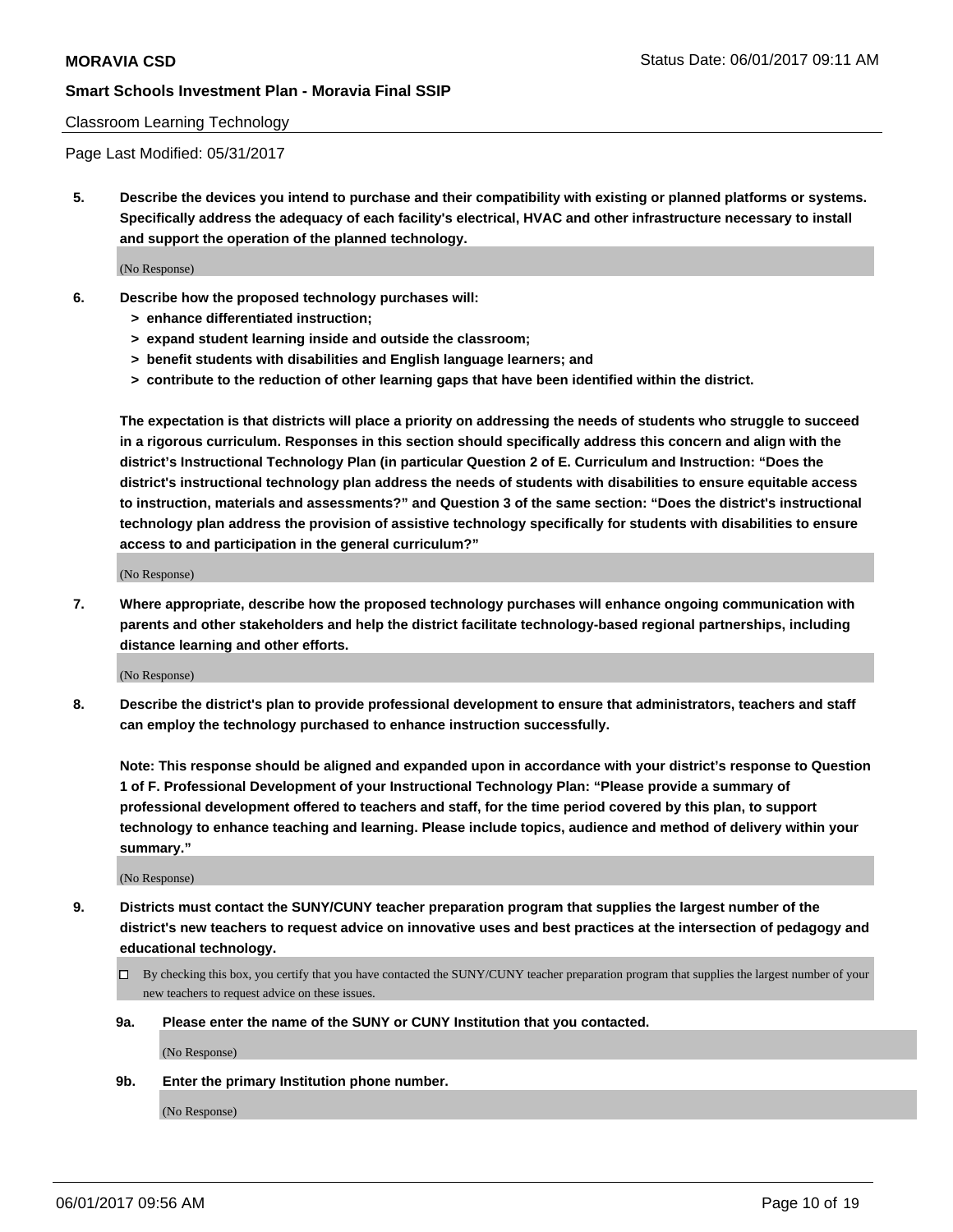Classroom Learning Technology

Page Last Modified: 05/31/2017

**9c. Enter the name of the contact person with whom you consulted and/or will be collaborating with on innovative uses of technology and best practices.**

(No Response)

**10. A district whose Smart Schools Investment Plan proposes the purchase of technology devices and other hardware must account for nonpublic schools in the district.**

**Are there nonpublic schools within your school district?**

Yes

 $\boxtimes$  No

**11. Nonpublic Classroom Technology Loan Calculator**

**The Smart Schools Bond Act provides that any Classroom Learning Technology purchases made using Smart Schools funds shall be lent, upon request, to nonpublic schools in the district. However, no school district shall be required to loan technology in amounts greater than the total obtained and spent on technology pursuant to the Smart Schools Bond Act and the value of such loan may not exceed the total of \$250 multiplied by the nonpublic school enrollment in the base year at the time of enactment.**

**See:**

**http://www.p12.nysed.gov/mgtserv/smart\_schools/docs/Smart\_Schools\_Bond\_Act\_Guidance\_04.27.15\_Final.pdf.**

|                                       | 1. Classroom   | 2. Public     | 3. Nonpublic | 14. Sum of  | 15. Total Per | l 6. Total                                                                                    |
|---------------------------------------|----------------|---------------|--------------|-------------|---------------|-----------------------------------------------------------------------------------------------|
|                                       | Technology     | Enrollment    | Enrollment   | Public and  | Pupil Sub-    | Nonpublic Loan                                                                                |
|                                       | Sub-allocation | $(2014 - 15)$ | (2014-15)    | l Nonpublic | allocation    | Amount                                                                                        |
|                                       |                |               |              | Enrollment  |               |                                                                                               |
| Calculated Nonpublic Loan<br>  Amount |                |               |              |             |               | (No Response)   (No Response)   (No Response)   (No Response)   (No Response)   (No Response) |

**12. To ensure the sustainability of technology purchases made with Smart Schools funds, districts must demonstrate a long-term plan to maintain and replace technology purchases supported by Smart Schools Bond Act funds. This sustainability plan shall demonstrate a district's capacity to support recurring costs of use that are ineligible for Smart Schools Bond Act funding such as device maintenance, technical support, Internet and wireless fees, maintenance of hotspots, staff professional development, building maintenance and the replacement of incidental items. Further, such a sustainability plan shall include a long-term plan for the replacement of purchased devices and equipment at the end of their useful life with other funding sources.**

 $\Box$  By checking this box, you certify that the district has a sustainability plan as described above.

**13. Districts must ensure that devices purchased with Smart Schools Bond funds will be distributed, prepared for use, maintained and supported appropriately. Districts must maintain detailed device inventories in accordance with generally accepted accounting principles.**

By checking this box, you certify that the district has a distribution and inventory management plan and system in place.

**14. If you are submitting an allocation for Classroom Learning Technology complete this table. Note that the calculated Total at the bottom of the table must equal the Total allocation for this category that you entered in the SSIP Overview overall budget.**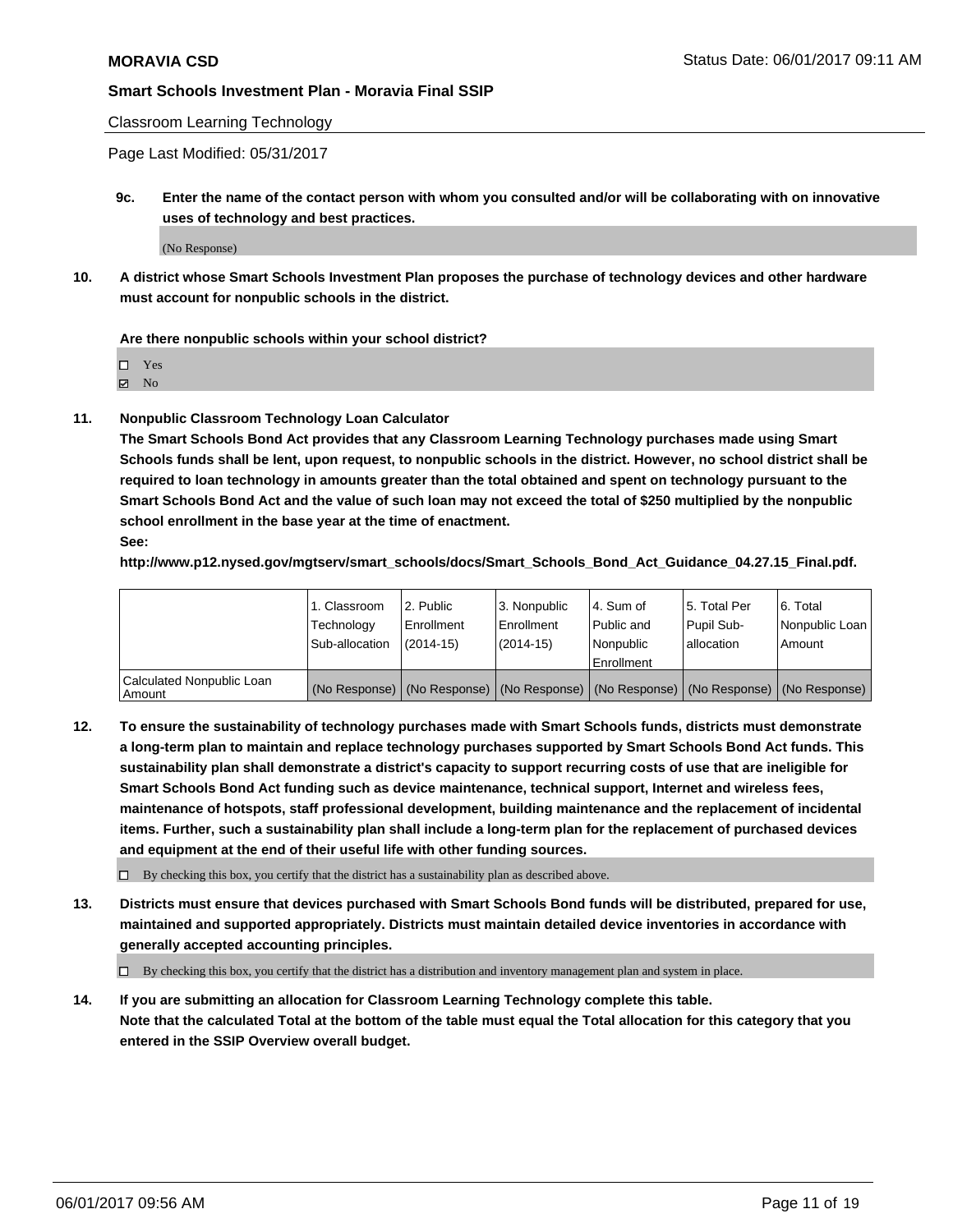### Classroom Learning Technology

Page Last Modified: 05/31/2017

|                          | Sub-Allocation |
|--------------------------|----------------|
| Interactive Whiteboards  | (No Response)  |
| Computer Servers         | (No Response)  |
| <b>Desktop Computers</b> | (No Response)  |
| <b>Laptop Computers</b>  | (No Response)  |
| <b>Tablet Computers</b>  | (No Response)  |
| <b>Other Costs</b>       | (No Response)  |
| Totals:                  | 0              |

**15. Please detail the type, quantity, per unit cost and total cost of the eligible items under each sub-category. This is especially important for any expenditures listed under the "Other" category. All expenditures must be capital-bond eligible to be reimbursed through the SSBA. If you have any questions, please contact us directly through smartschools@nysed.gov.**

**Please specify in the "Item to be Purchased" field which specific expenditures and items are planned to meet the district's nonpublic loan requirement, if applicable.**

**NOTE: Wireless Access Points that will be loaned/purchased for nonpublic schools should ONLY be included in this category, not under School Connectivity, where public school districts would list them.**

| Select the allowable expenditure | Iltem to be Purchased | Quantity      | Cost per Item | <b>Total Cost</b> |
|----------------------------------|-----------------------|---------------|---------------|-------------------|
| type.                            |                       |               |               |                   |
| Repeat to add another item under |                       |               |               |                   |
| each type.                       |                       |               |               |                   |
| (No Response)                    | (No Response)         | (No Response) | (No Response) | (No Response)     |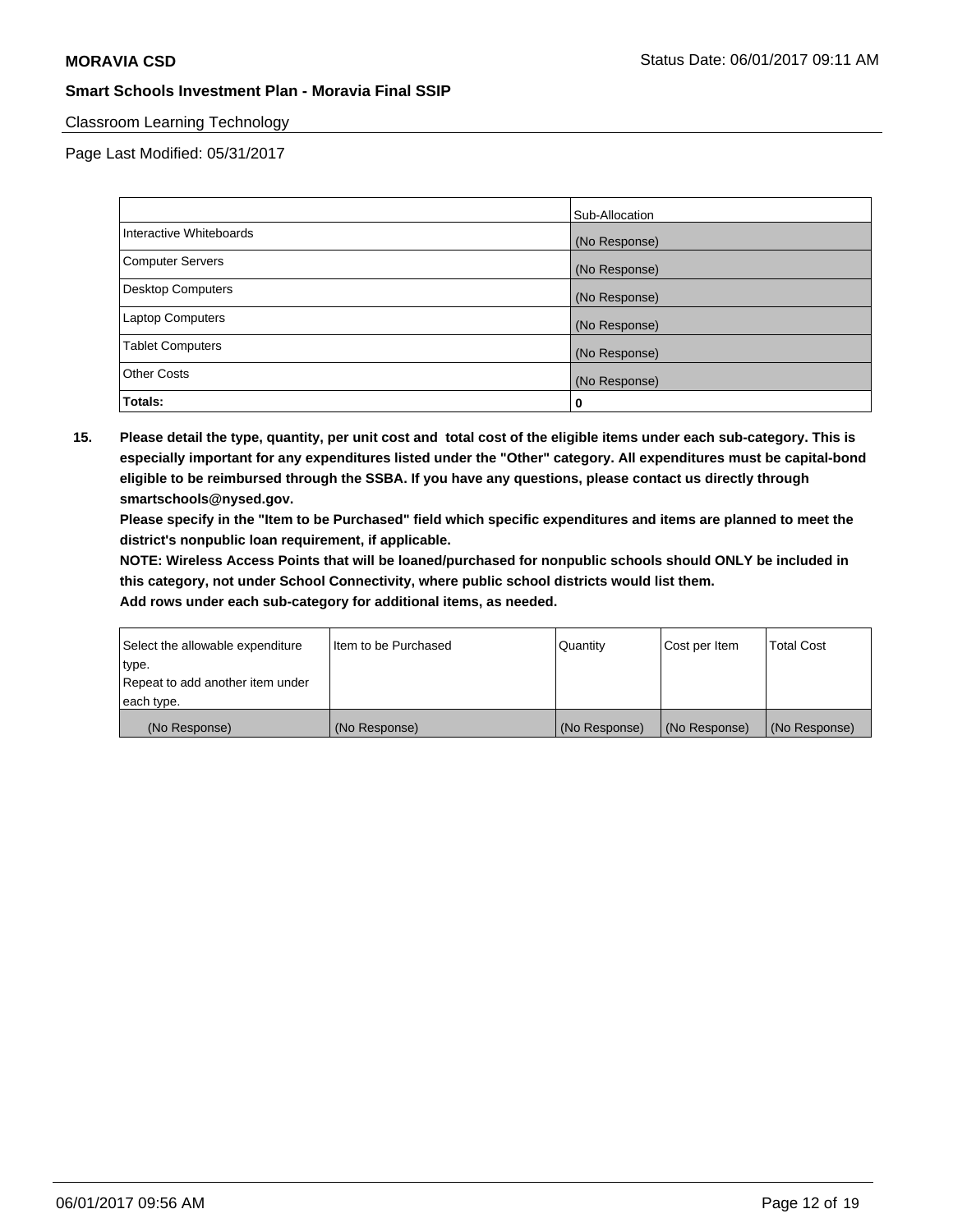#### Pre-Kindergarten Classrooms

Page Last Modified: 09/16/2016

# **Group 1**

**1. Provide information regarding how and where the district is currently serving pre-kindergarten students and justify the need for additional space with enrollment projections over 3 years.**

(No Response)

- **2. Describe the district's plan to construct, enhance or modernize education facilities to accommodate prekindergarten programs. Such plans must include:**
	- **Specific descriptions of what the district intends to do to each space;**
	- **An affirmation that pre-kindergarten classrooms will contain a minimum of 900 square feet per classroom;**
	- **The number of classrooms involved;**
	- **The approximate construction costs per classroom; and**
	- **Confirmation that the space is district-owned or has a long-term lease that exceeds the probable useful life of the improvements.**

(No Response)

**3. Smart Schools Bond Act funds may only be used for capital construction costs. Describe the type and amount of additional funds that will be required to support ineligible ongoing costs (e.g. instruction, supplies) associated with any additional pre-kindergarten classrooms that the district plans to add.**

(No Response)

**4. All plans and specifications for the erection, repair, enlargement or remodeling of school buildings in any public school district in the State must be reviewed and approved by the Commissioner. Districts that plan capital projects using their Smart Schools Bond Act funds will undergo a Preliminary Review Process by the Office of Facilities Planning.**

**Please indicate on a separate row each project number given to you by the Office of Facilities Planning.**

| Project Number |  |
|----------------|--|
| (No Response)  |  |

**5. If you have made an allocation for Pre-Kindergarten Classrooms, complete this table. Note that the calculated Total at the bottom of the table must equal the Total allocation for this category that you entered in the SSIP Overview overall budget.**

| Totals:                                  | 0              |
|------------------------------------------|----------------|
| Other Costs                              | (No Response)  |
| Enhance/Modernize Educational Facilities | (No Response)  |
| Construct Pre-K Classrooms               | (No Response)  |
|                                          | Sub-Allocation |

**6. Please detail the type, quantity, per unit cost and total cost of the eligible items under each sub-category. This is especially important for any expenditures listed under the "Other" category. All expenditures must be capital-bond eligible to be reimbursed through the SSBA. If you have any questions, please contact us directly through smartschools@nysed.gov.**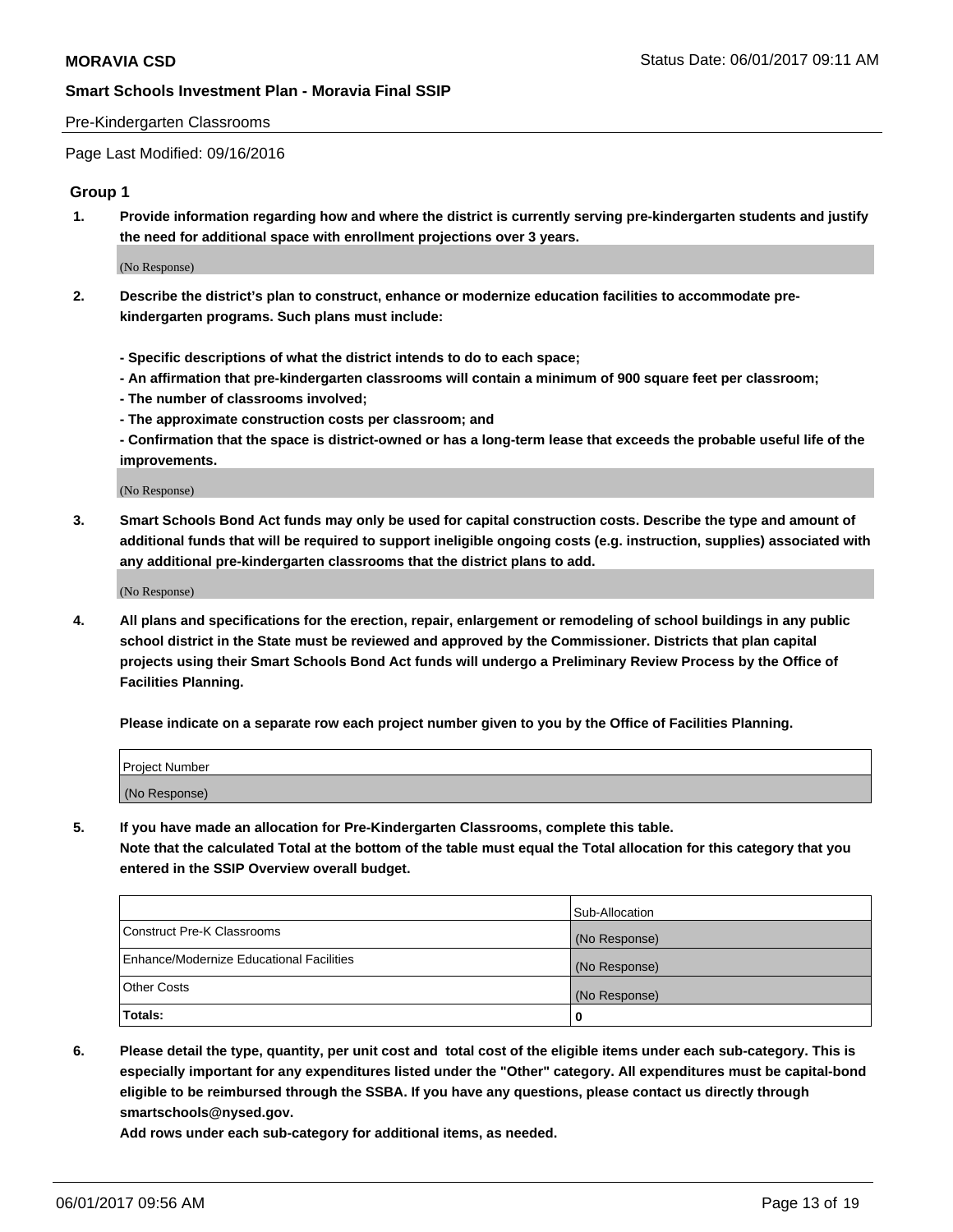# Pre-Kindergarten Classrooms

Page Last Modified: 09/16/2016

| Select the allowable expenditure | Item to be purchased | Quantity      | Cost per Item | <b>Total Cost</b> |
|----------------------------------|----------------------|---------------|---------------|-------------------|
| type.                            |                      |               |               |                   |
| Repeat to add another item under |                      |               |               |                   |
| each type.                       |                      |               |               |                   |
| (No Response)                    | (No Response)        | (No Response) | (No Response) | (No Response)     |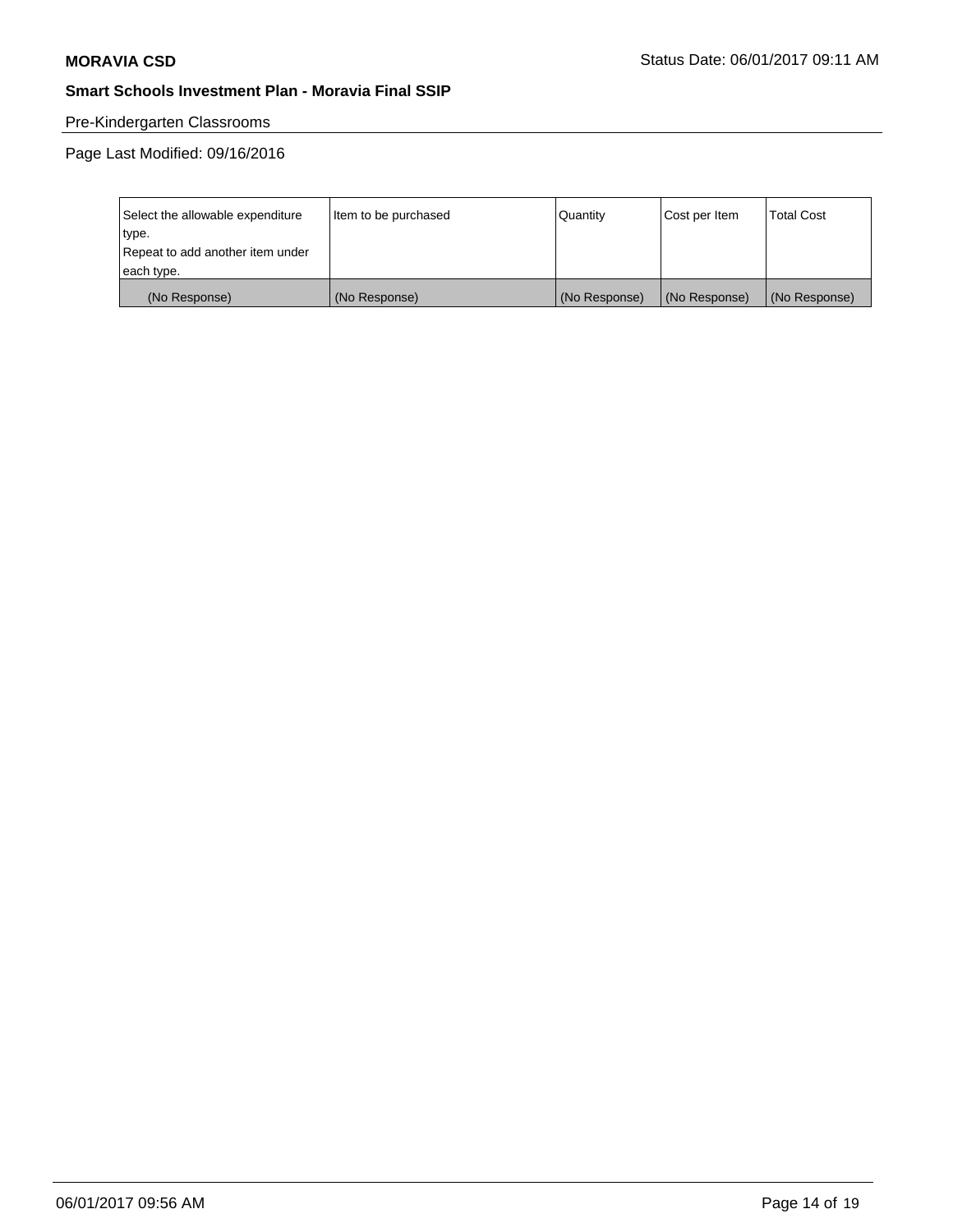#### Replace Transportable Classrooms

Page Last Modified: 09/16/2016

# **Group 1**

**1. Describe the district's plan to construct, enhance or modernize education facilities to provide high-quality instructional space by replacing transportable classrooms.**

(No Response)

**2. All plans and specifications for the erection, repair, enlargement or remodeling of school buildings in any public school district in the State must be reviewed and approved by the Commissioner. Districts that plan capital projects using their Smart Schools Bond Act funds will undergo a Preliminary Review Process by the Office of Facilities Planning.**

**Please indicate on a separate row each project number given to you by the Office of Facilities Planning.**

| Project Number |  |
|----------------|--|
| (No Response)  |  |

**3. For large projects that seek to blend Smart Schools Bond Act dollars with other funds, please note that Smart Schools Bond Act funds can be allocated on a pro rata basis depending on the number of new classrooms built that directly replace transportable classroom units.**

**If a district seeks to blend Smart Schools Bond Act dollars with other funds describe below what other funds are being used and what portion of the money will be Smart Schools Bond Act funds.**

(No Response)

**4. If you have made an allocation for Replace Transportable Classrooms, complete this table. Note that the calculated Total at the bottom of the table must equal the Total allocation for this category that you entered in the SSIP Overview overall budget.**

|                                                | Sub-Allocation |
|------------------------------------------------|----------------|
| Construct New Instructional Space              | (No Response)  |
| Enhance/Modernize Existing Instructional Space | (No Response)  |
| Other Costs                                    | (No Response)  |
| Totals:                                        | $\Omega$       |

**5. Please detail the type, quantity, per unit cost and total cost of the eligible items under each sub-category. This is especially important for any expenditures listed under the "Other" category. All expenditures must be capital-bond eligible to be reimbursed through the SSBA. If you have any questions, please contact us directly through smartschools@nysed.gov.**

| Select the allowable expenditure | Item to be purchased | Quantity      | Cost per Item | <b>Total Cost</b> |
|----------------------------------|----------------------|---------------|---------------|-------------------|
| type.                            |                      |               |               |                   |
| Repeat to add another item under |                      |               |               |                   |
| each type.                       |                      |               |               |                   |
| (No Response)                    | (No Response)        | (No Response) | (No Response) | (No Response)     |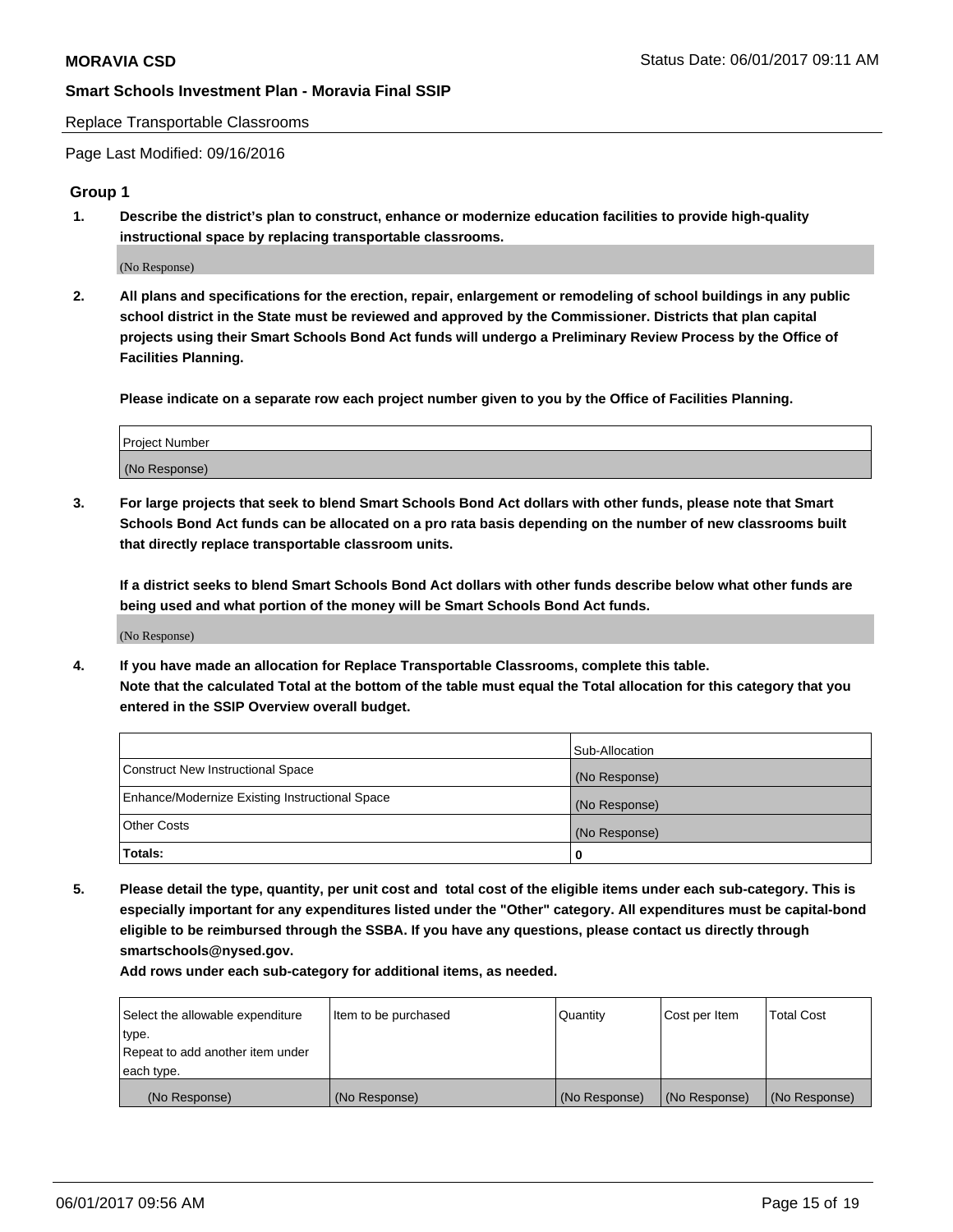#### High-Tech Security Features

Page Last Modified: 09/16/2016

# **Group 1**

**1. Describe how you intend to use Smart Schools Bond Act funds to install high-tech security features in school buildings and on school campuses.**

(No Response)

**2. All plans and specifications for the erection, repair, enlargement or remodeling of school buildings in any public school district in the State must be reviewed and approved by the Commissioner. Districts that plan capital projects using their Smart Schools Bond Act funds will undergo a Preliminary Review Process by the Office of Facilities Planning.** 

**Please indicate on a separate row each project number given to you by the Office of Facilities Planning.**

| Project Number |  |
|----------------|--|
|                |  |
|                |  |
|                |  |
| (No Response)  |  |
|                |  |

- **3. Was your project deemed eligible for streamlined Review?**
	- Yes  $\hfill \square$  No
- **4. Include the name and license number of the architect or engineer of record.**

| <b>Name</b>   | License Number |
|---------------|----------------|
| (No Response) | (No Response)  |

**5. If you have made an allocation for High-Tech Security Features, complete this table. Note that the calculated Total at the bottom of the table must equal the Total allocation for this category that you entered in the SSIP Overview overall budget.**

|                                                      | Sub-Allocation |
|------------------------------------------------------|----------------|
| Capital-Intensive Security Project (Standard Review) | (No Response)  |
| Electronic Security System                           | (No Response)  |
| <b>Entry Control System</b>                          | (No Response)  |
| Approved Door Hardening Project                      | (No Response)  |
| <b>Other Costs</b>                                   | (No Response)  |
| Totals:                                              | 0              |

**6. Please detail the type, quantity, per unit cost and total cost of the eligible items under each sub-category. This is especially important for any expenditures listed under the "Other" category. All expenditures must be capital-bond eligible to be reimbursed through the SSBA. If you have any questions, please contact us directly through smartschools@nysed.gov.**

| (No Response)                    | (No Response)        | (No Response) | (No Response) | (No Response)     |
|----------------------------------|----------------------|---------------|---------------|-------------------|
| each type.                       |                      |               |               |                   |
| Repeat to add another item under |                      |               |               |                   |
| type.                            |                      |               |               |                   |
| Select the allowable expenditure | Item to be purchased | Quantity      | Cost per Item | <b>Total Cost</b> |
|                                  |                      |               |               |                   |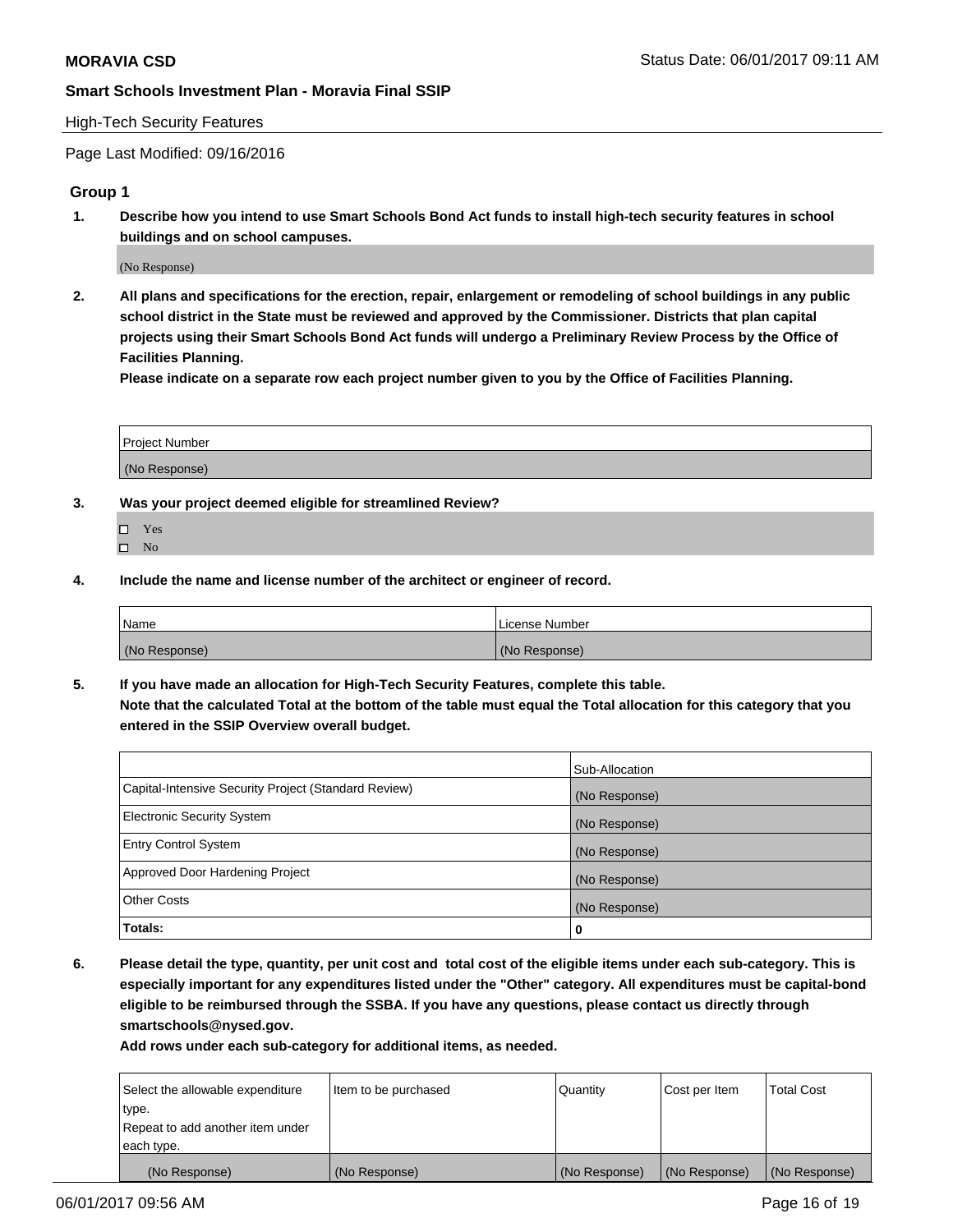# High-Tech Security Features

Page Last Modified: 09/16/2016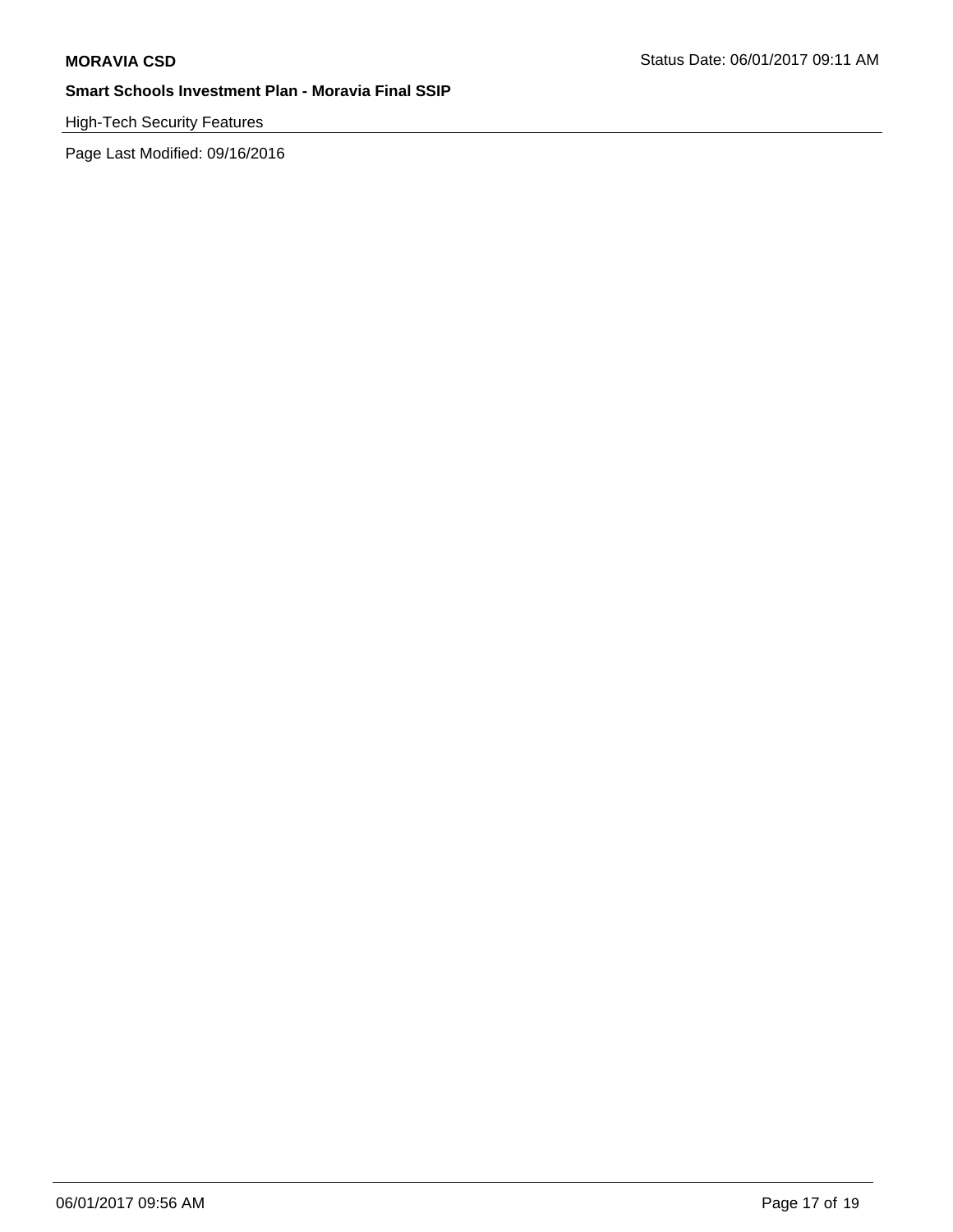Report